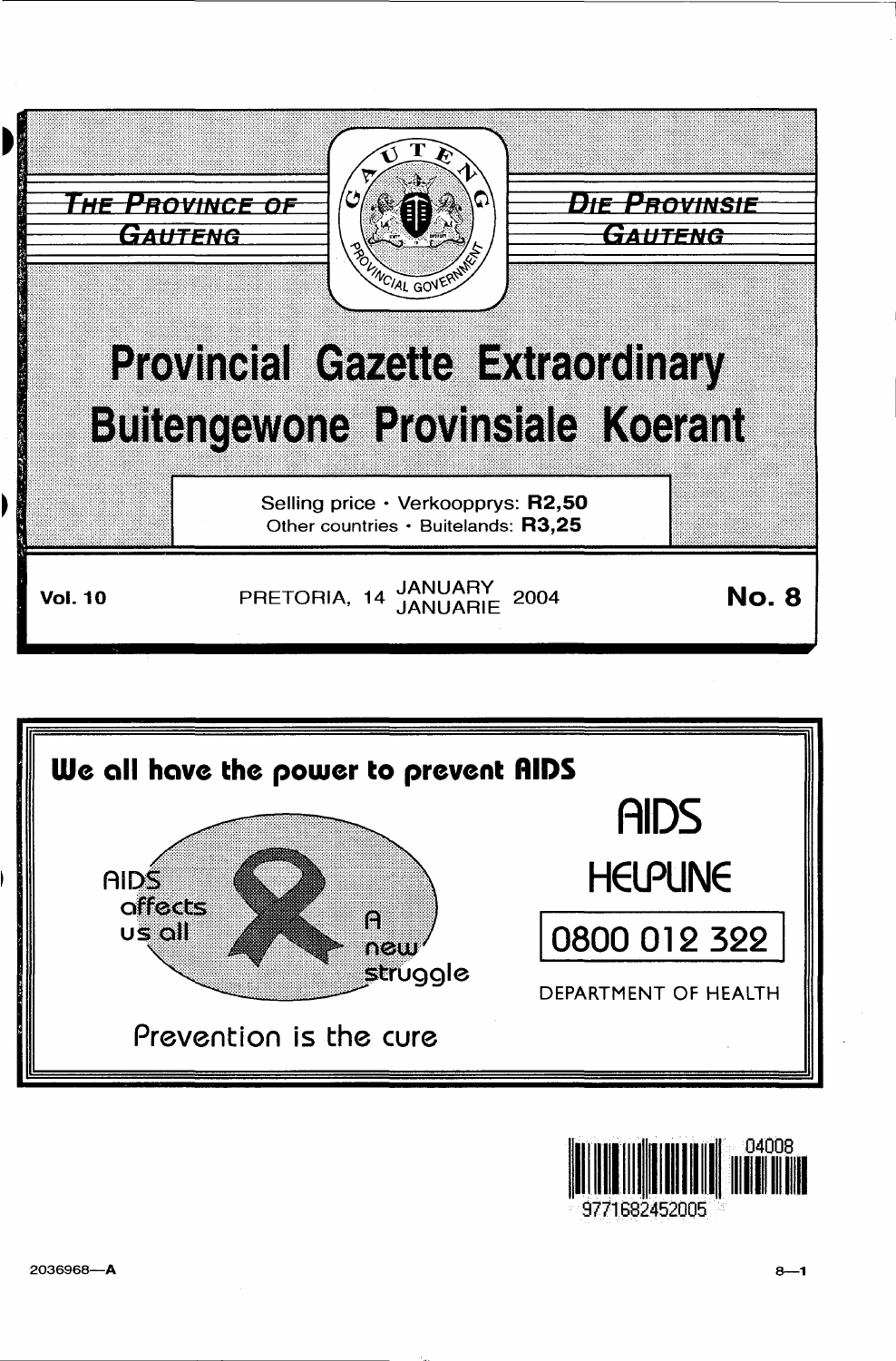# **CONTENTS • INHOUD**

No. Page Gazette

Page Gazet.<br>No. No.

# **LOCAL AUTHORITY NOTICE**

56 Town-planning and Townships Ordinance (15/1986): City of Johannesburg: Establishment of township: Douglasdale Extension 160 .............................................................................................................................................................. .. 3 8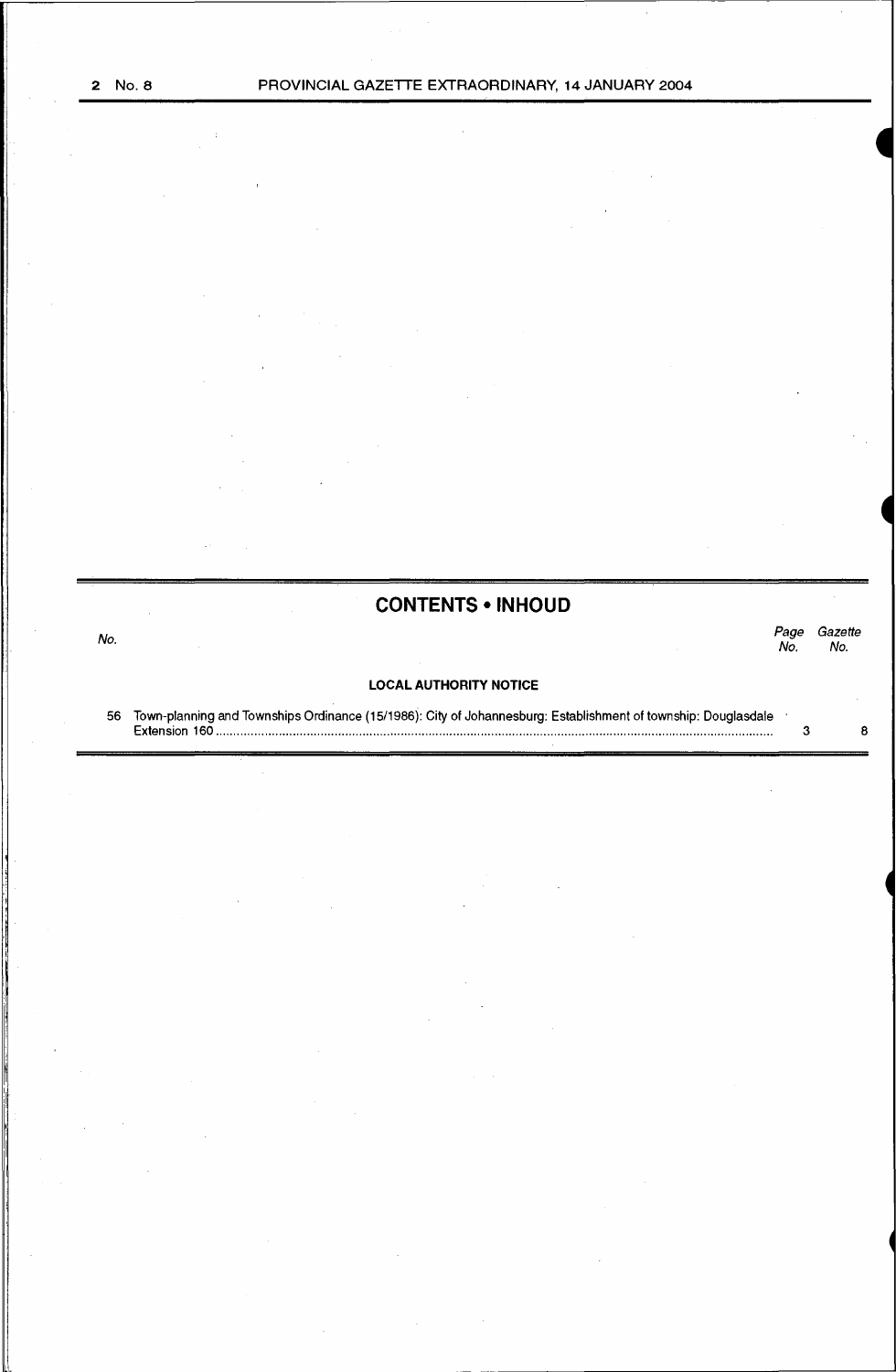# LOCAL AUTHORITY NOTICE

# LOCAL AUTHORITY NOTICE 56

## CITY OF JOHANNESBURG

# NOTICE OF APPLICATION FOR ESTABLISHMENT OF TOWNSHIP

The City of Johannesburg hereby giVes notice in terms of Section 69(6)(a) read in conjunction with Section 96(3} of the Town-planning and Townships Ordinance, 1986 (Ordinance 15 of 1986), that an application to establish the township referred to in the Annexure hereto, has been received.

Particulars of the application are open to inspection during normal office hours at the office of the Executive Director, Development Planning, Transportation and Environment, Civic Centre, 158 Loveday Street, A-Block, Room 8100, 8th Floor, Braamfontein, for a period of 28 (twenty-eight) days from 14 January 2004.

Objections or representations in respect of the application must be lodged with or made in writing and in duplicate to the City of Johannesburg, at the above address or at P.O. Box 30733, Braamfonteln, 2017, within a period of 28 (twenty-eight} days from 14 January 2004.

#### ANNEXURE

Name of township: Douglasdale Extension 160.

Full name of applicant: Molteno Investments (Pty) Ltd.

Number of erven in proposed township: "Residential 2" : 33eNen; "Special" : 3 erven.

Description of land on which township is to *be* established: Holding 30, Douglasdale Agricultural Holdings. Locality of proposed township: The proposed township is situated in Glenluce Drive in Douglasdale opposite the intersection with Girder Road.

Authorised Agent: Osbome Oakenfull & Meekel, PO Box 490, Pinegowrie, 2123. Tel. (011) 888-7644, Fax. (011) 888-7648.

# PLAASLIKE BESTUURSKENNISGEWING 56

#### STAO VAN JOHANNESBURG

#### KENNISGEWING VAN AANSOEK OM STIGTING VAN DORP

Die Stad van Johannesburg gee hiermee ingevolge Artikel 69(6)(a) saamgelees met Artikel 96(3) van die Ordonnansie op Dorpsbeplanning en Dorpe, 1986 (Ordonnansie 15 van 1986), kennls dat 'n aansoek om die dorp te stig in die bylae hierby genoem, ontvang is.

Alle dokumente relevant tot die aansoek lê ter insae gedurende gewone kantoorure by die Uitvoerende DlrekteUr: Ontwikkelingsbeplanning, Vervoer en Omgewing, Metropolitaanse sentrum. Lovedaystraat 158, A-Biok, Kamer 8100, 8ste Verdieping, Braamfontein. vir 'n tydperk van 28 {agt-en-twintig} dae vanaf 14 Januarie 2004.

Besware teen of vertoe ten opsigte van die aansoek moet binne 'n tydperk van 28 (agt-en-lwintig) dae vanaf 14 Januarie 2004, skriftelik en in tweevoud by bovennelde adres of Posbus 30733, Braamfontein, 2017, ingedien of gerig word.

## BYLAE

Naam van dorp: Douglasdale Uitbreiding 160.

Volle naam van aansoeker: Molteno Investments (Edms) Bpk.

Aantal erwe in voorgestelde dorp: "Residensieël 2 : 33 erwe; "Spesiaal" : 3 erwe.

Beskrywing van die grond waarop dorp gestig staan te word: Hoewe 30, Douglasdale-landbouhoewes.

Ligging van voorgestelde dorp: Die voorgestelde dorp is geleë in Glenlucerylaan in Douglasdale oorkant die

aansluiting met Girderweg.

Gemagtigde Agent: Osbome Oakenfull & Meekel, Posbus 490, Pinegowrle 2123. Tel: (011) 888·7644, Faks: (011} 888-7648.